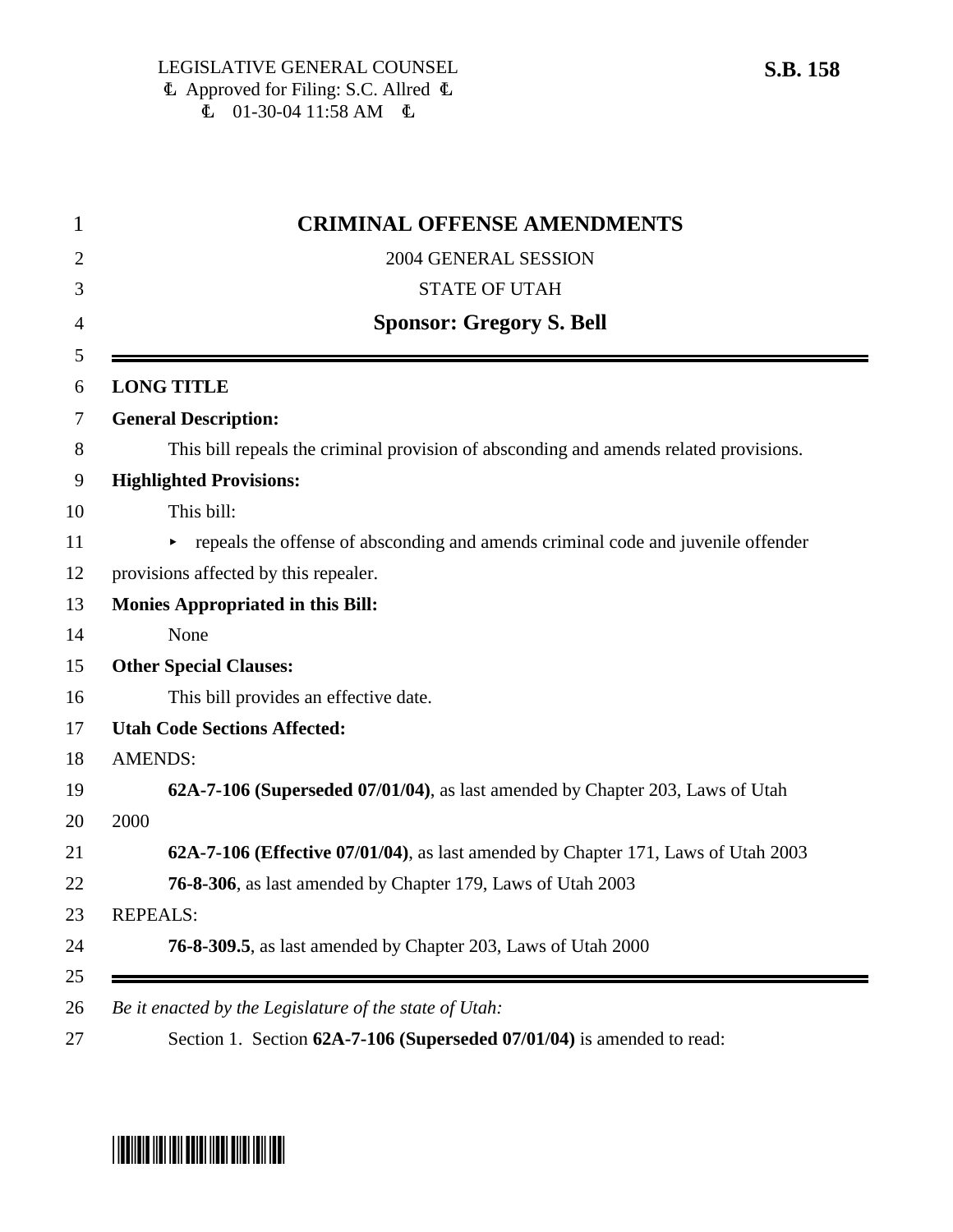| 28 | 62A-7-106 (Superseded 07/01/04). Aiding or concealing youth offender --                     |
|----|---------------------------------------------------------------------------------------------|
| 29 | <b>Trespass -- Criminal penalties.</b>                                                      |
| 30 | (1) A person who commits any of the following offenses is guilty of a class A               |
| 31 | misdemeanor:                                                                                |
| 32 | (a) entering, or attempting to enter, a building or enclosure appropriated to the use of    |
| 33 | youth offenders, without permission;                                                        |
| 34 | (b) entering any premises belonging to a secure facility and committing or attempting       |
| 35 | to commit a trespass or depredation on those premises; or                                   |
| 36 | (c) willfully annoying or disturbing the peace and quiet of a secure facility or of a youth |
| 37 | offender in a secure facility.                                                              |
| 38 | (2) A person is guilty of a third degree felony who:                                        |
| 39 | (a) knowingly harbors or conceals a youth offender who has:                                 |
| 40 | (i) escaped from a secure facility; or                                                      |
| 41 | (ii) absconded from:                                                                        |
| 42 | (A) a facility or supervision $\frac{1}{x}$ as these offenses are defined in Subsections    |
| 43 | $76 - 8 - 309.5(1)$ and $(2)$ ]; or                                                         |
| 44 | (B) supervision of the Division of Youth Corrections; or                                    |
| 45 | (b) willfully aided or assisted a youth offender who has been lawfully committed to a       |
| 46 | secure facility in escaping or attempting to escape from that facility.                     |
| 47 | (3) As used in this section:                                                                |
| 48 | (a) a youth offender absconds from a facility when he:                                      |
| 49 | (i) leaves the facility without permission; or                                              |
| 50 | (ii) fails to return at a prescribed time.                                                  |
| 51 | (b) A youth offender absconds from supervision when he:                                     |
| 52 | (i) changes his residence from the residence that he reported as his correct address to     |
| 53 | another residence, without notifying the Division of Juvenile Justice Services or obtaining |
| 54 | permission; or                                                                              |
| 55 | (ii) for the purpose of avoiding supervision:                                               |
| 56 | (A) hides at a different location from his reported residence; or                           |
| 57 | (B) leaves his reported residence.                                                          |
| 58 | Section 2. Section 62A-7-106 (Effective 07/01/04) is amended to read:                       |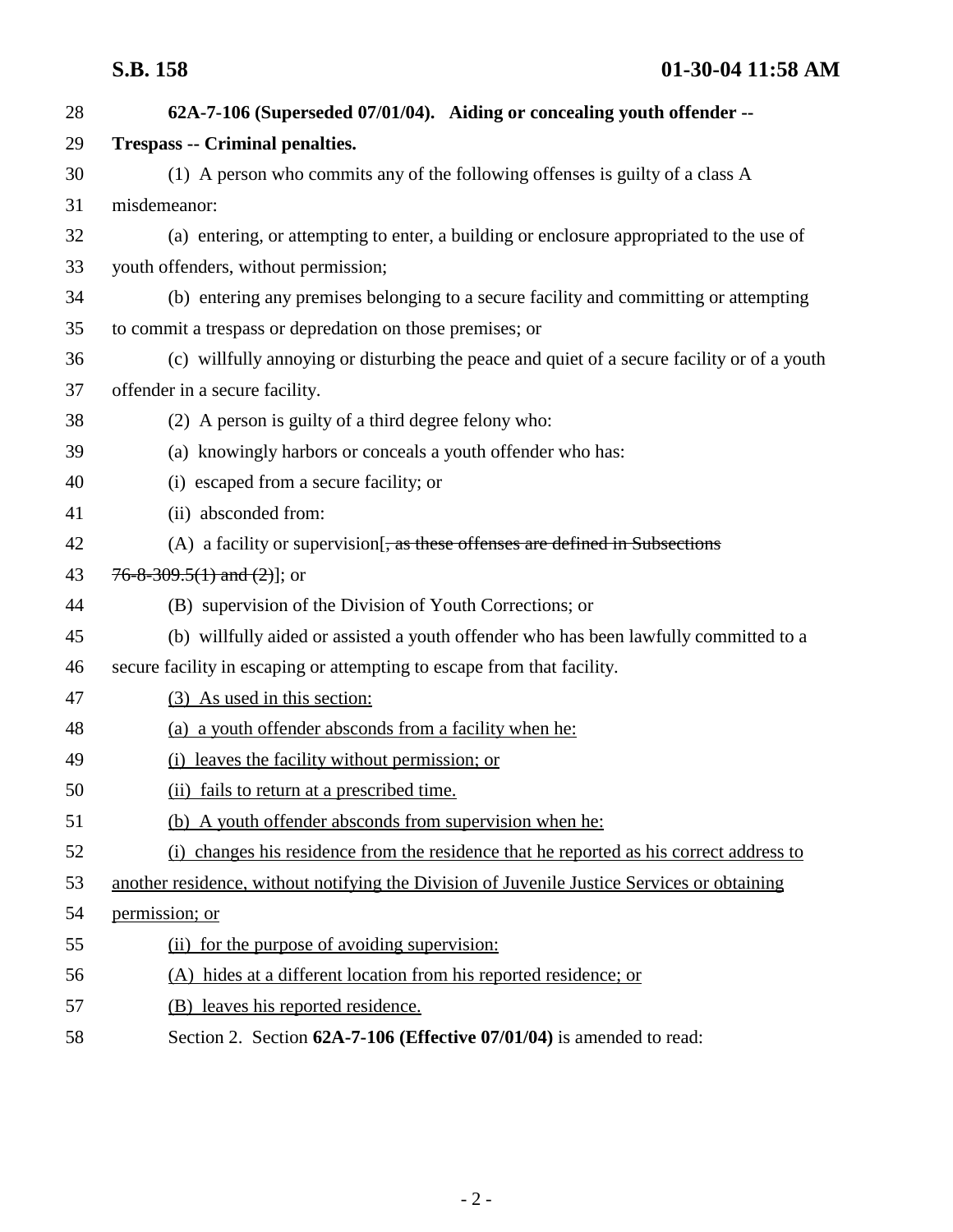# **01-30-04 11:58 AM S.B. 158**

| 59 | 62A-7-106 (Effective 07/01/04). Aiding or concealing youth offender -- Trespass --          |
|----|---------------------------------------------------------------------------------------------|
| 60 | <b>Criminal penalties.</b>                                                                  |
| 61 | (1) A person who commits any of the following offenses is guilty of a class A               |
| 62 | misdemeanor:                                                                                |
| 63 | (a) entering, or attempting to enter, a building or enclosure appropriated to the use of    |
| 64 | youth offenders, without permission;                                                        |
| 65 | (b) entering any premises belonging to a secure facility and committing or attempting       |
| 66 | to commit a trespass or depredation on those premises; or                                   |
| 67 | (c) willfully annoying or disturbing the peace and quiet of a secure facility or of a youth |
| 68 | offender in a secure facility.                                                              |
| 69 | (2) A person is guilty of a third degree felony who:                                        |
| 70 | (a) knowingly harbors or conceals a youth offender who has:                                 |
| 71 | (i) escaped from a secure facility; or                                                      |
| 72 | (ii) absconded from:                                                                        |
| 73 | (A) a facility or supervision $\frac{1}{2}$ , as these offenses are defined in Subsections  |
| 74 | $76 - 8 - 309.5(1)$ and $(2)$ ]; or                                                         |
| 75 | (B) supervision of the Division of Juvenile Justice Services; or                            |
| 76 | (b) willfully aided or assisted a youth offender who has been lawfully committed to a       |
| 77 | secure facility in escaping or attempting to escape from that facility.                     |
| 78 | (3) As used in this section:                                                                |
| 79 | (a) a youth offender absconds from a facility when he:                                      |
| 80 | (i) leaves the facility without permission; or                                              |
| 81 | (ii) fails to return at a prescribed time.                                                  |
| 82 | (b) A youth offender absconds from supervision when he:                                     |
| 83 | (i) changes his residence from the residence that he reported as his correct address to     |
| 84 | another residence, without notifying the Division of Juvenile Justice Services or obtaining |
| 85 | permission; or                                                                              |
| 86 | (ii) for the purpose of avoiding supervision:                                               |
| 87 | (A) hides at a different location from his reported residence; or                           |
| 88 | (B) leaves his reported residence.                                                          |
| 89 | Section 3. Section <b>76-8-306</b> is amended to read:                                      |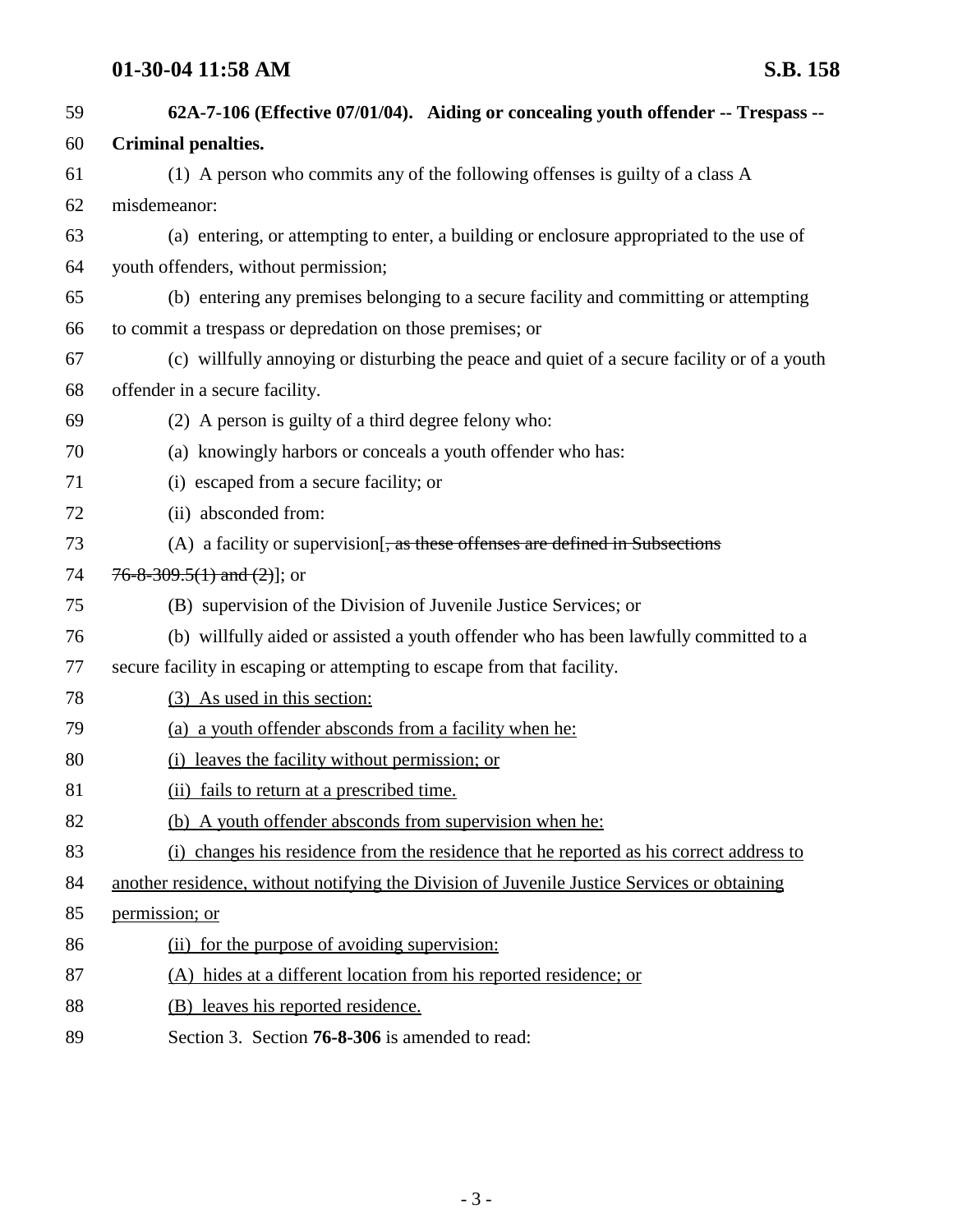| 90  | 76-8-306. Obstruction of justice -- Elements -- Penalties -- Exceptions.                           |
|-----|----------------------------------------------------------------------------------------------------|
| 91  | (1) An actor commits obstruction of justice if the actor, with intent to hinder, delay, or         |
| 92  | prevent the investigation, apprehension, prosecution, conviction, or punishment of any person      |
| 93  | regarding conduct that constitutes a criminal offense:                                             |
| 94  | (a) provides any person with a weapon;                                                             |
| 95  | (b) prevents by force, intimidation, or deception, any person from performing any act              |
| 96  | that might aid in the discovery, apprehension, prosecution, conviction, or punishment of any       |
| 97  | person;                                                                                            |
| 98  | (c) alters, destroys, conceals, or removes any item or other thing;                                |
| 99  | (d) makes, presents, or uses any item or thing known by the actor to be false;                     |
| 100 | (e) harbors or conceals a person;                                                                  |
| 101 | (f) provides a person with transportation, disguise, or other means of avoiding                    |
| 102 | discovery or apprehension;                                                                         |
| 103 | (g) warns any person of impending discovery or apprehension;                                       |
| 104 | (h) conceals information that is not privileged and that concerns the offense, after a             |
| 105 | judge or magistrate has ordered the actor to provide the information; or                           |
| 106 | (i) provides false information regarding a suspect, a witness, the conduct constituting            |
| 107 | an offense, or any other material aspect of the investigation.                                     |
| 108 | (2) (a) As used in this section, "conduct that constitutes a criminal offense" means               |
| 109 | conduct that would be punishable as a crime and is separate from a violation of this section,      |
| 110 | and includes:                                                                                      |
| 111 | (i) any violation of a criminal statute or ordinance of this state, its political                  |
| 112 | subdivisions, any other state, or any district, possession, or territory of the United States; and |
| 113 | (ii) conduct committed by a juvenile which would be a crime if committed by an adult.              |
| 114 | (b) A violation of a criminal statute that is committed in another state, or any district,         |
| 115 | possession, or territory of the United States, is a:                                               |
| 116 | (i) capital felony if the penalty provided includes death or life imprisonment without             |
| 117 | parole;                                                                                            |
| 118 | (ii) a first degree felony if the penalty provided includes life imprisonment with parole          |
| 119 | or a maximum term of imprisonment exceeding 15 years;                                              |
| 120 | (iii) a second degree felony if the penalty provided exceeds five years;                           |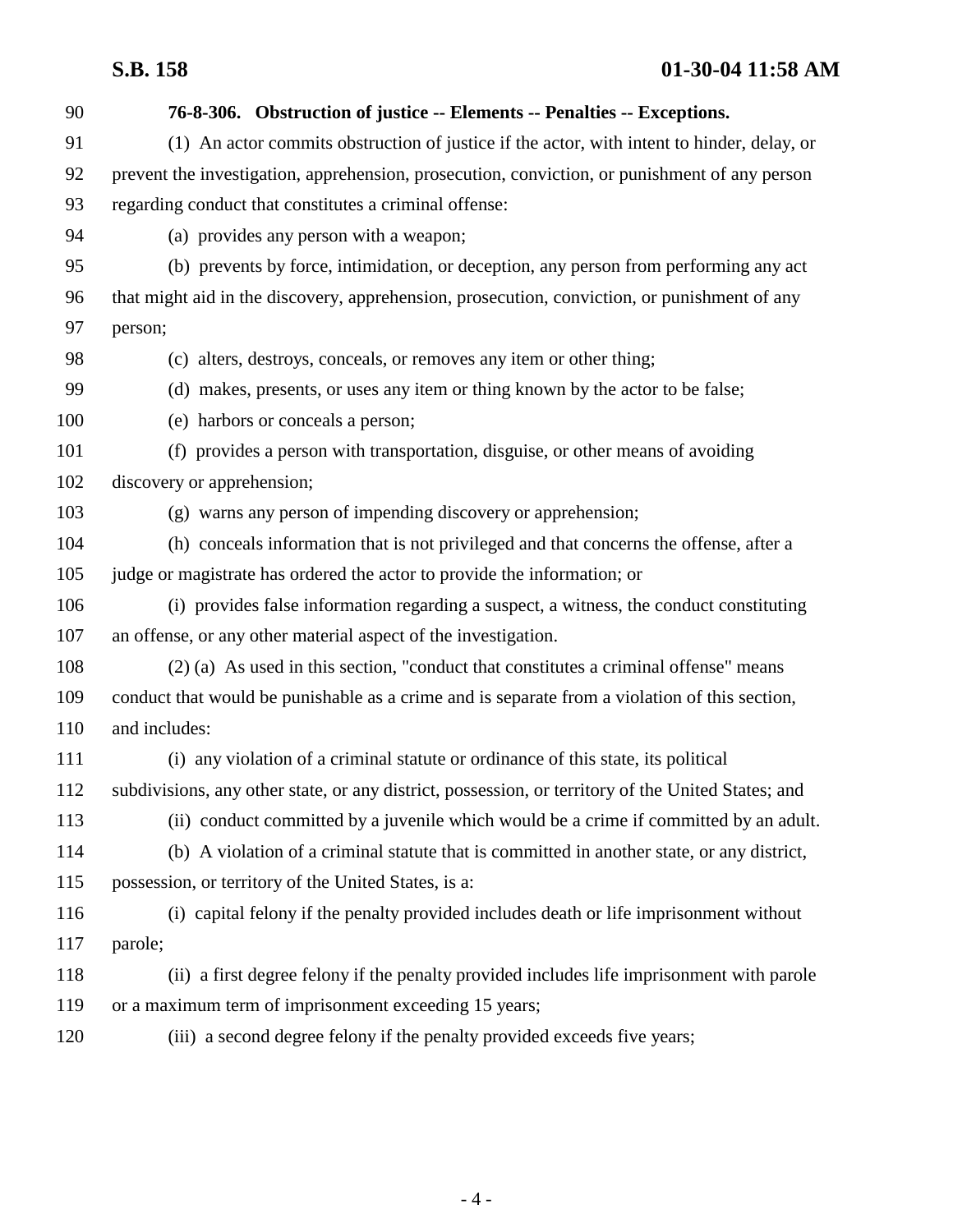# **01-30-04 11:58 AM S.B. 158**

| 121  | (iv) a third degree felony if the penalty provided includes imprisonment for any period                                        |
|------|--------------------------------------------------------------------------------------------------------------------------------|
| 122  | exceeding one year; and                                                                                                        |
| 123  | (v) a misdemeanor if the penalty provided includes imprisonment for any period of one                                          |
| 124  | year or less.                                                                                                                  |
| 125  | (3) The penalties for obstruction of justice are:                                                                              |
| 126  | (a) a second degree felony if the conduct which constitutes an offense would be a                                              |
| 127  | capital felony or first degree felony;                                                                                         |
| 128  | (b) a third degree felony if:                                                                                                  |
| 129  | (i) the conduct that constitutes an offense would be a second or third degree felony and                                       |
| 130  | the actor violates Subsection $(1)(b)$ , $(c)$ , $(d)$ , $(e)$ , or $(f)$ ;                                                    |
| 131  | (ii) the conduct that constitutes an offense would be any offense other than a capital or                                      |
| 132  | first degree felony and the actor violates Subsection $(1)(a)$ ; or                                                            |
| 133  | (iii) the obstruction of justice is presented or committed before a court of law; or                                           |
| 134  | (c) a class A misdemeanor for any violation of this section that is not enumerated under                                       |
| 135  | Subsection $(3)(a)$ or $(b)$ .                                                                                                 |
| 136  | (4) It is not a defense that the actor was unaware of the level of penalty for the conduct                                     |
| 137  | constituting an offense.                                                                                                       |
| 138  | $(5)$ Subsection $(1)(e)$ does not apply to harboring a youth offender, which is governed                                      |
| 139  | by Section $62A-7-106$ .                                                                                                       |
| 140  | (6) Subsection $(1)(b)$ does not apply to:                                                                                     |
| 141  | (a) tampering with a juror, which is governed by Section 76-8-508.5;                                                           |
| 142  | (b) influencing, impeding, or retaliating against a judge or member of the Board of                                            |
| 143  | Pardons and Parole, which is governed by Section 76-8-508;                                                                     |
| 144  | (c) tampering with a witness, which is governed by Section 76-8-508; or                                                        |
| 145  | (d) extortion or bribery to dismiss a criminal proceeding, which is governed by Section                                        |
| 146  | 76-8-509.                                                                                                                      |
| 147  | (7) Notwithstanding Subsection $(1)$ , $(2)$ , or $(3)$ , an actor commits a third degree felony                               |
| 148  | if the actor harbors or conceals an offender who has $\left[\frac{1}{2}, \frac{1}{2}\right]$ absconded from a facility or from |
| 149  | supervision as those offenses are defined in Section $76-8-309.5$ ; or (b)] escaped from official                              |
| 150  | custody as defined in Section 76-8-309.                                                                                        |
| 1.51 | $\mathbf{C}$ and $\mathbf{C}$ and $\mathbf{D}$ are $\mathbf{C}$                                                                |

151 Section 4. **Repealer.**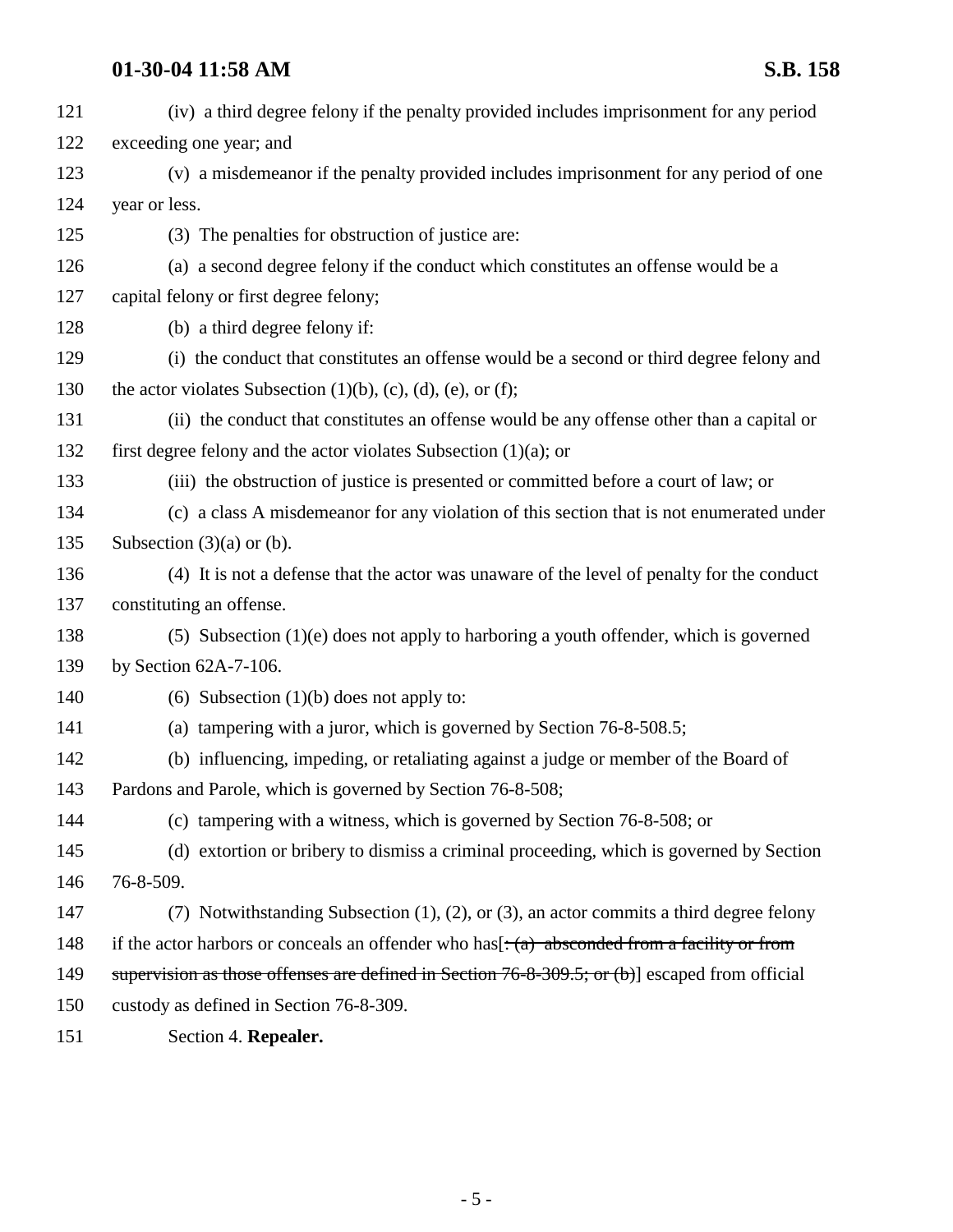- 153 Section **76-8-309.5, Absconding -- Definitions -- Penalty.**
- 154 Section 5. **Effective date.**
- 155 (1) If approved by two-thirds of all the members elected to each house, this bill takes
- 156 effect upon approval by the governor, or the day following the constitutional time limit of Utah
- 157 Constitution Article VII, Section 8, without the governor's signature, or in the case of a veto,
- 158 the date of veto override.
- 159 (2) Section 62A-7-106 (Effective 07/01/04) takes effect July 1, 2004.

### **Legislative Review Note as of 1-29-04 11:59 AM**

A limited legal review of this legislation raises no obvious constitutional or statutory concerns.

## **Office of Legislative Research and General Counsel**